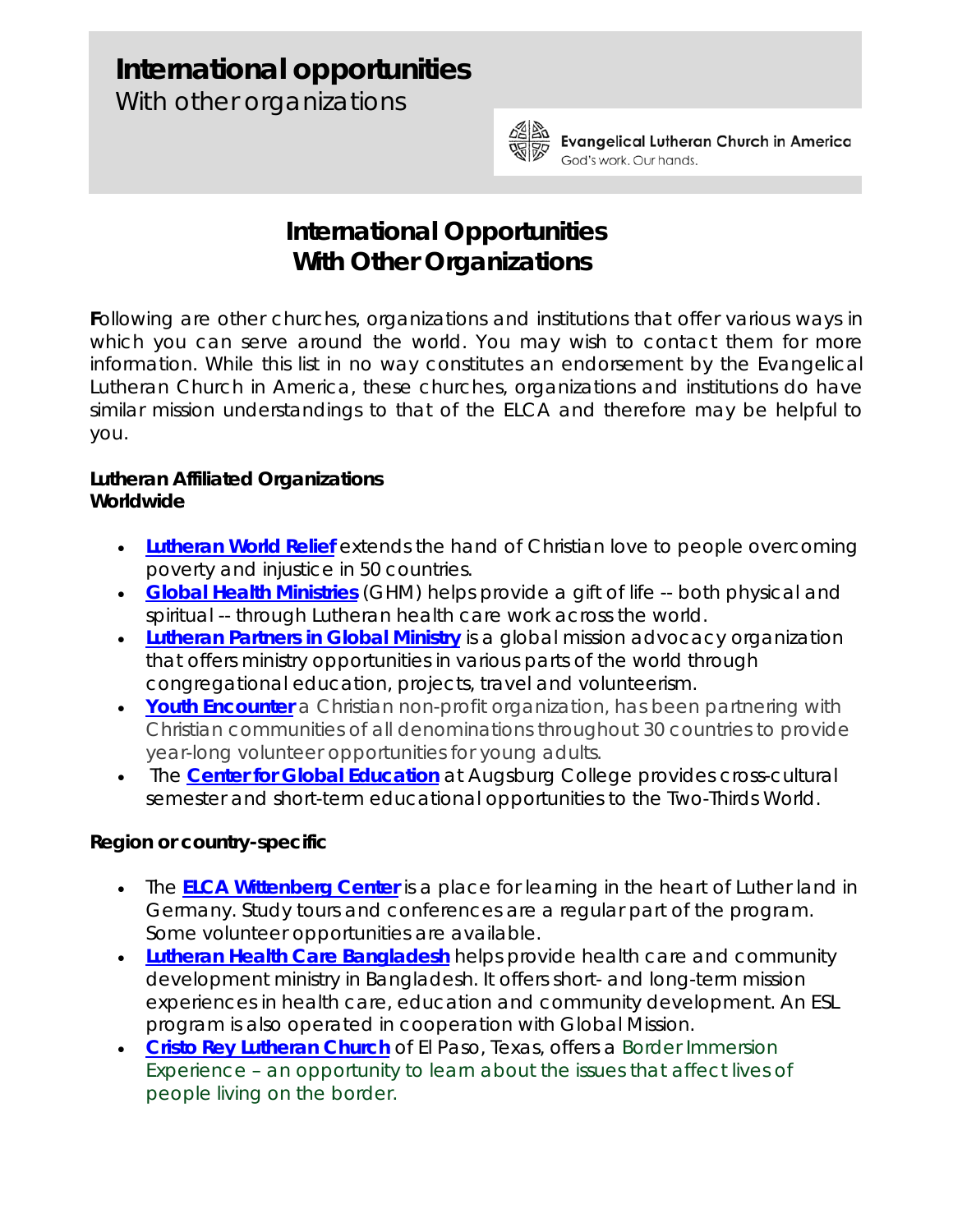- **[China Service Ventures](http://chinaserviceventures.org/index.php)** offers opportunities for service in Henan, China in the areas of education, community, health**,** and good news**.**
- **[Guyana Mission](http://www.flctulsa.org/pages/missions)** provides short-term medical and construction opportunities several times each year. Coordinated by Fellowship Lutheran Church in Tulsa, Oklahoma, Guyana Mission involves participants in projects supported by the Lutheran Church in Guyana.
- AMEXTRA (an ELCA companion who has World Hunger projects) has a **[Seeds](http://seedsoftransformation.org/)  [for Transformation](http://seedsoftransformation.org/)** immersion experience in Mexico.

#### **Disaster Relief Organizations**

- **[Lutheran Disaster Response](http://www.ldr.org/)** offers volunteer opportunities in response to disasters in the United States.
- **[National Voluntary Organizations Active in Disaster](http://www.nvoad.org/)** is a partnership in disaster response. Links to other disaster response agencies are listed.

#### **Church-Related Organizations**

- **[The Network for International Congregations](http://www.internationalcongregations.net/)** is a network of congregations in more than 65 countries with a special ministry among English-speaking people living in lands other than their own.
- **[AICEME](http://aiceme.net/)** is an association of Christian congregations among English-speaking people throughout Europe and the Middle East.
- The **[Ecumenical Accompaniment Programme in Palestine and Israel](http://www.eappi-us.org/)** is an initiative of the World Council of Churches. Its mission is to accompany Palestinians and Israelis in their non-violent actions and concerted advocacy efforts to end the illegal occupation of Palestine.
- **[Catholic Network of Volunteer Services](http://www.cnvs.org/)** includes a comprehensive searchable directory to Catholic and other Christian overseas volunteer organizations (most focus on areas such as social justice, relief and development).
- **[Christian Peacemaker Teams](http://www.cpt.org/)** is a grassroots effort that is informed by the scriptural encouragement for creative public ministry and enemy loving in the spirit of Jesus. Teams are trained in the skills of documentation, observation, nonviolent intervention, and various ministries of presence -including patience through which it is hoped to make a striking difference in explosive situations and bring about objective of violence reduction in crisis situations.

#### **Other Organizations**

- **[Action Reconciliation Service for Peace](http://www.asf-ev.de/usa/)** is a German organization that offers possibilities for volunteer service in Germany, especially in areas of social justice, holocaust education, and with social service organizations.
- **[Beyond Borders](http://www.beyondborders.net/)** works to build understanding and solidarity across economic and cultural borders, based on the belief that we all grow richer when we reach beyond what divides us. Beyond Borders facilitates one week cultural immersion experiences in Haiti.